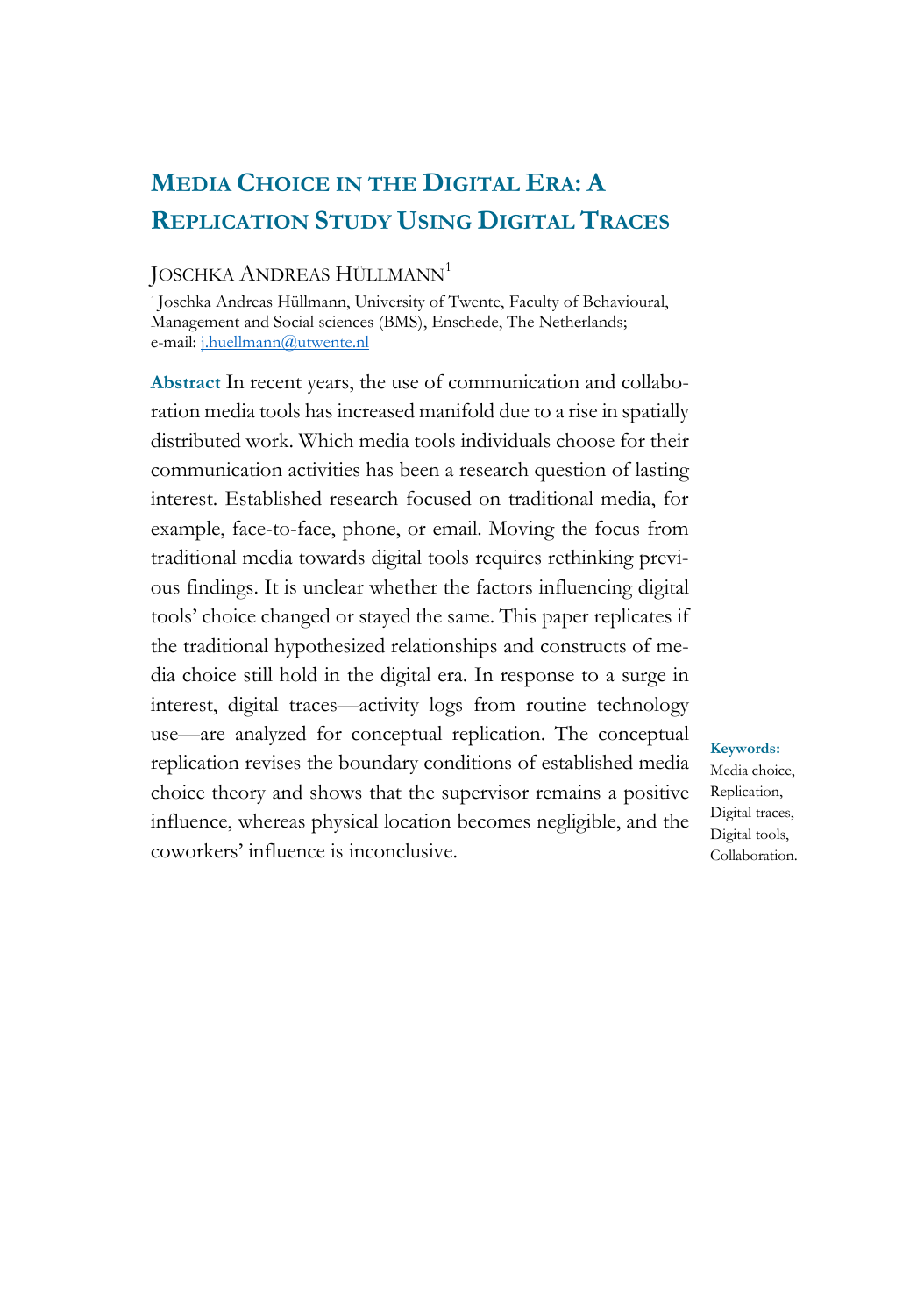#### **1 Introduction**

The COVID-19 pandemic has led to an unprecedented wave of working from home and spatially distributed knowledge work (Mattern et al. 2021; Wageman et al. 2012). Distributed workers rely on communication media that enable them to collaborate at a physical distance (Bélanger and Watson-Manheim 2006). In recent years, the availability of communication and collaboration media tools has increased manifold (Statista 2019). When, how, and what media to choose is challenging for employees and requires coordination with coworkers for aligning their joint media use (Chudoba et al. 2005; Karr-Wisniewski and Lu 2010; O'Leary et al. 2014). Insufficient coordination negatively affects performance because non-alignment leads to non-effective media use and collaboration (Watson-Manheim and Bélanger 2007). As a result, effective coordination of joint media use and succesful collaboration requires understanding media choice (Stephens 2007; Watson-Manheim and Bélanger 2007).

Media choice depends on the physical location of employees, social factors such as supervisor and coworkers, and the communication purpose (Riemer 2009). Previous research into media choice focused on traditional media, for example, face-to-face, phone, chat, email, or paper documents (Woerner et al. 2004). However, using digital media tools gains momentum due to more distributed work (Wageman et al. 2012) and a growing collaboration software market, diversifying the tools available in an organization (Gartner 2019). Moving the focus from traditional media towards digital tools requires rethinking previous research. It is unclear whether the factors influencing digital tools' choice changed or stayed the same over the last decade compared to established media choice. This paper replicates if the traditional hypothesized relationships and constructs of media choice still hold in the digital era, posing the question: **How do supervisors, coworkers, and physical location influence media choice in distributed work?**

Addressing this research question provides evidence for generalizing established theory on media choice to the context of digital work. Media choice theory has been empirically validated multiple times using surveys and interviews. Our conceptual replication allows refining and revising established media choice theory by using digital traces as a novel instrument. Digital traces are activity and interaction data from routine technology use, which have attracted considerable research interest in recent years (Hüllmann 2019; Hüllmann and Krebber 2020).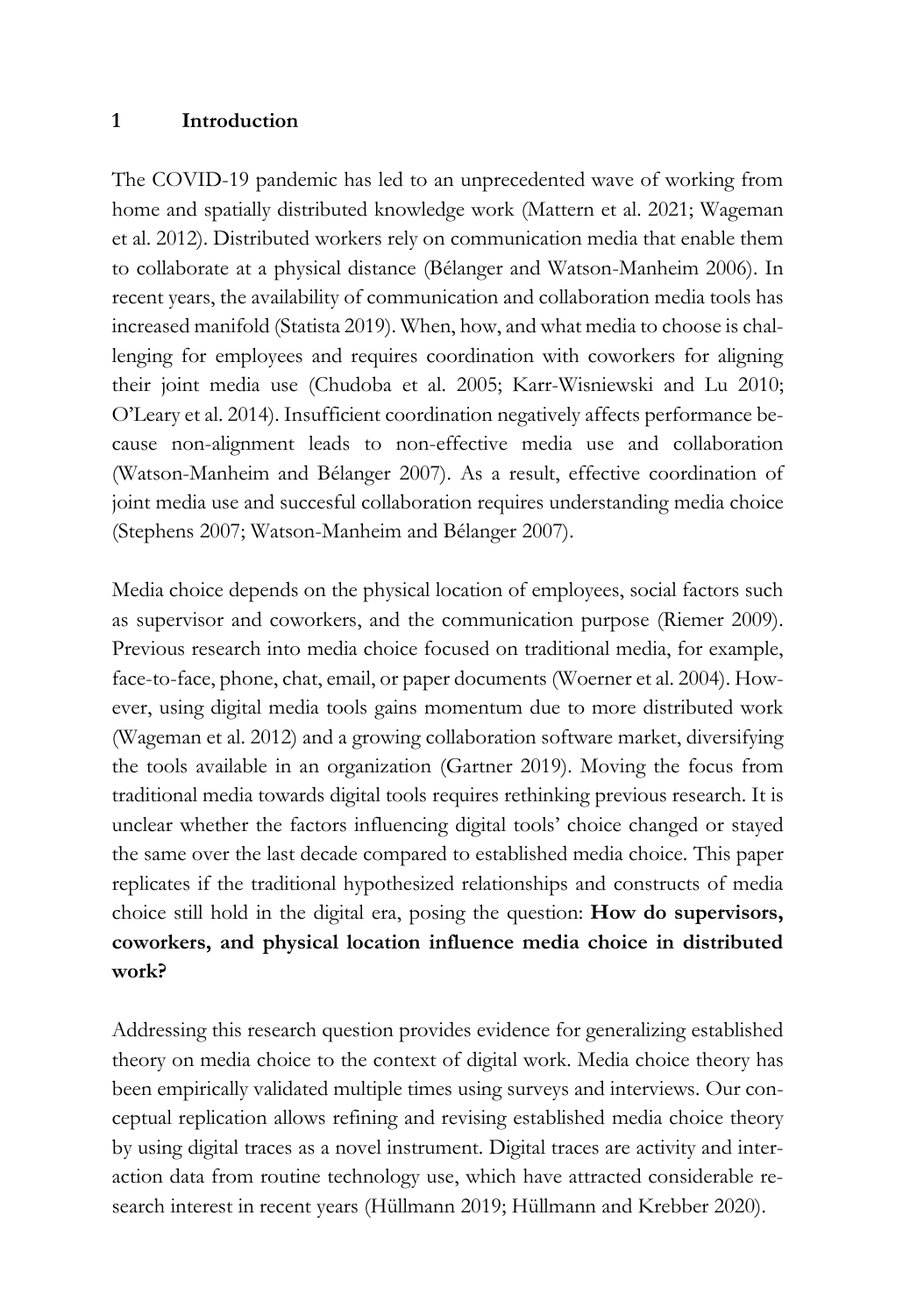### **2 Background**

### **2.1 Replication and Digital Traces**

Replications can increase the robustness of scientific advances by providing more evidence for or against a research finding or by determining the boundary conditions of existing theory (Dennis and Valacich 2014). Although exact replication strives to replicate the original study as close to the original as possible, replication is "not always a carbon copy of the original study" (Saunders et al. 2017, p. 342). Dennis and Valacich (2014) distinguish three approaches to replication: exact replications, methodological replications, and conceptual replications. Conceptual replications inquire about the same theoretical constructs as the original studies but use varying operationalization, that is, different measures, instruments and methods (Saunders et al. 2017). There have been repeated calls for replications with novel instruments to examine the boundary conditions of original theory (Eden 2002; Tsang and Kwan 1999). Conceptual replications may also bring theory into a new context, extending and clarifying the original propositions (Colquitt and Ireland 2009). Performing conceptual replications is encouraged over other approaches for well-established theory (Tsang and Kwan 1999).

Media choice is an established theory that has been empirically validated multiple times. Our study tests if the media choice theory generalizes to the digital era and the context of digital tools. Digital traces as a novel instrument for replication are used, which allow for robust and original replication studies (Agarwal and Dhar 2014; Mertens and Recker 2020). Digital traces are longitudinal event log data of routine communication and collaboration systems use (Hüllmann 2021). For example, log data from sending or receiving emails, text messages, or sharing files in Microsoft 365 (Hüllmann and Kroll 2018). Digital traces are typically stored in the cloud and can be extracted without end-user interaction, and they can entail the complete history of using a particular collaboration tool. Hence, digital traces promise a more complete and accurate account of past human behaviours than self-reported data such as surveys or interviews (Chaffin et al. 2017; Scharkow 2016). Therefore, digital traces are robust for testing the media choice theory that was established using surveys and interviews.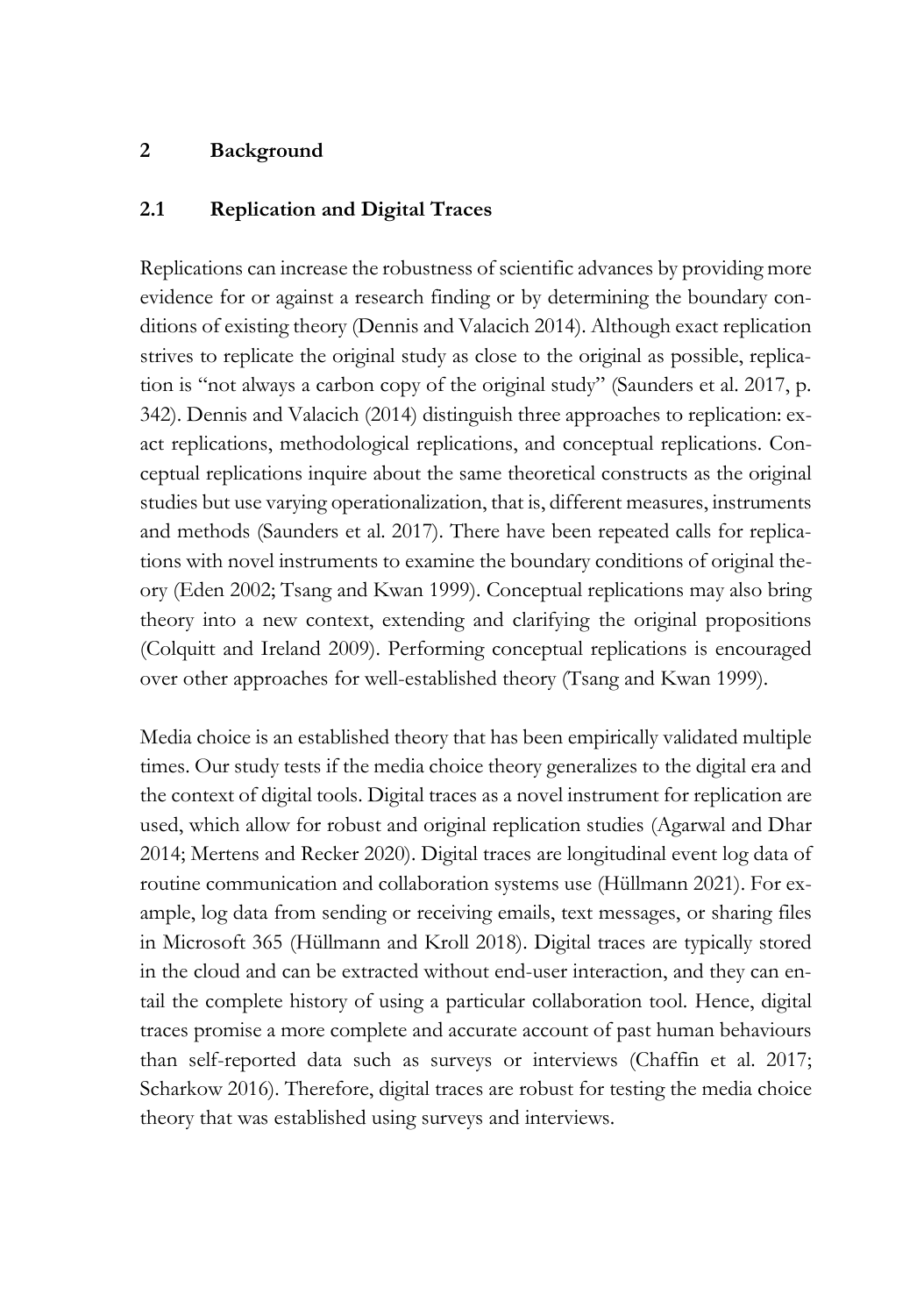#### **2.2 Digital Era of Media Collections and Media Choice**

Spatially distributed workers rely on communication tools to collaborate at a physical distance (Bélanger and Watson-Manheim 2006). Usually, these workers do not rely on a single tool to fulfil their tasks but instead use a subset of tools (Lee et al. 2007; Stephens 2007). We call this subset of tools their **media collection**, which the workers choose from a heterogeneous set of tools available in their organization, i.e., the organization's **media landscape**. Making this choice for a media collection depends on social factors such as supervisor and coworkers, theorized as antecedents of media choice. Previous studies on media choice tested these antecedents for traditional media, for example, telephone, mail, email, or face-to-face meetings (Riemer et al. 2009). Conversely, our replication focuses exclusively on digital media tools in distributed work, thereby testing whether media choice holds in the digital era.

The concept of a media collection is derived from the theory of communication media repertoires by Watson-Manheim and Bélanger (2007). Watson-Manheim and Bélanger (2007) group different media collections according to their communication purpose, for example, coordination (i.e., managing interdependent tasks), information sharing (i.e., exchange of knowledge), or relationship development (i.e., socializing into the organization). Other works characterize media collections by their size (i.e., how many tools are included) and how the tools are used (sequentially or concurrently) (Lee et al. 2007). Tools in the media collection may either be synchronous or asynchronous and require colocation of workers or are spatially flexible (Riemer 2009). However, most tools nowadays provide asynchronous communication features such as text, voice, and video messaging—even if they primarily aim at real-time communication, for example, Skype. Thus, by design, digital tools do not require the colocation of the users as they enable distributed work. Another classification scheme considers the type of communication and the features of tools (Fouss and Chang 2000). However, modern tools converge towards multi-purpose integrated systems (Riemer 2009), making classification by features difficult. As distinguishing media collections by features, synchronicity, or colocation is infeasible for integrated systems in distributed work, we replicate the results of Watson-Manheim and Bélanger (2007) and focus on the communication purpose for distinguishing media collections.

Media choice theory posits that the social factors, actions, and behaviours within workgroups affect a worker's attitude towards communication technologies and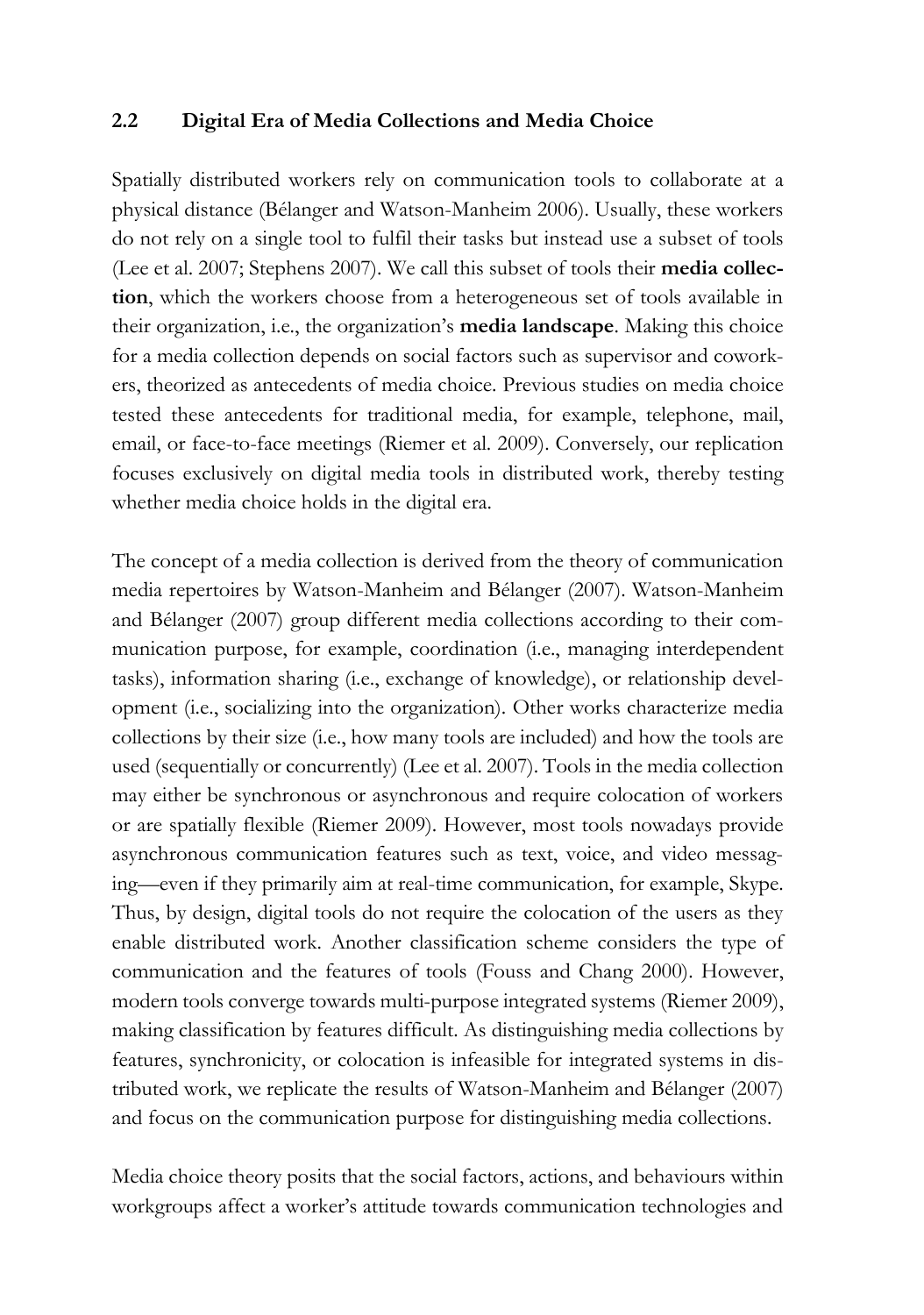the choice of tools (Fulk 1993). Social factors include norms for media use and the imitation of coworkers' media usage (Fulk et al. 1990), perceived media richness, and media experience (Schmitz and Fulk 1991), task experience, and situational factors (Stephens and Davis 2009), as well as organizational factors, such as job role or position in the hierarchy (Stephens 2007). Despite many factors being researched, previous studies find that the attitudes of coworkers and supervisors are the critical social influence for media choice (Treviño et al. 2000; Webster and Treviño 1995). Supervisors exert influence via verbal statements through which workers adopt the supervisors' perceptions of media choice (Schmitz and Fulk 1991). As part of such verbal statements, supervisors may promote their favourite tool (Schmitz and Fulk 1991). Workers may also choose to imitate the supervisor's media choice to ease communication (Fulk et al. 1990). Consequently, we hypothesize: **H1a: The assigned supervisor is positively associated with the choice of media collection in distributed work. H1b: The assigned supervisor's media collection choice is positively associated with the choice of media collection in distributed work.**

In addition to the supervisor, the coworkers shape attitudes towards tools through everyday talk, discussing the benefits and drawbacks of tools and sharing knowledge on how tools are used. More specifically, the coworkers influence how tasks are perceived and the appropriate media choice to solve a task (Schmitz and Fulk 1991). They establish social structures and norms on media use in the organization through routine tool use (Fulk et al. 1990). Coworkers colearn about the tools and influence each other's perceptions (Fulk et al. 1990), as they must use the same, or at least compatible tools, to communicate. Because of these reasons, we hypothesize: **H2: The coworkers are positively associated with the choice of media collection in distributed work.**

The original theory argues that social influence disseminates via social encounters such as water-cooler chats, ad-hoc meetings, and random encounters. As the physical location constrains how people meet and communicate, it is another critical factor for media choice (van den Hooff et al. 2005; Treviño et al. 2000; Webster and Treviño 1995). A change in the digital era is the increase of spatially distributed work across multiple sites, characterized by a reliance on digital tools. Traditional media such as face-to-face meetings are less relevant. Since the physical location is less important if the choice is only between digital tools, we hypothesize: **H3: The assigned location is negligibly associated with the choice of media collection in distributed work.**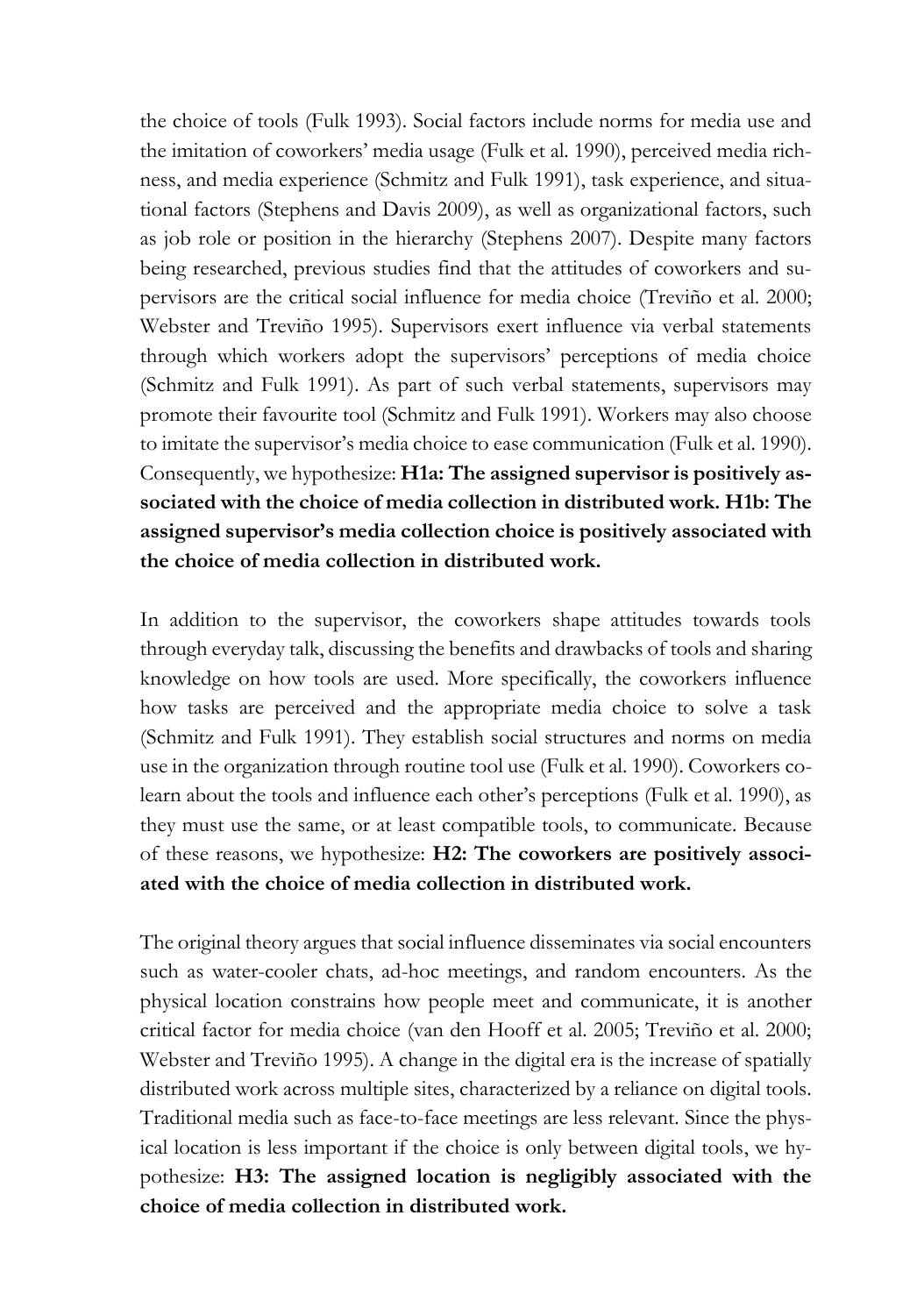#### **3 Methods**

Our replication draws from a sample of Microsoft 365 digital traces data. The data is collected from an organizational unit of a global systems integrator and managed service provider with 30,000 employees. The selected organizational unit operates across 18 locations in one European country. The unit consists of IT service consultants, who work exclusively with Microsoft 365, drafting and sharing documents, presentations, and excel sheets. There is a policy that Microsoft 365 must be used, and the machines are limited to this software, including Exchange, OneDrive, SharePoint, Teams, and Yammer. Which of these five tools to choose is left to the employee's discretion. The organizational unit is representative for the organization at hand and represents a typical IT service consulting practice. The unit is divided into subunits distributed across locations with various tasks. An excerpt of the data and the underlying data structure is illustrated in Table 1. The sample consists of 813 knowledge workers and contains usage data that is aggregated per month and covers the timespan from June 2018 until January 2019. The usage frequency of each tool is given as the sum of actions performed per tool and per month. For example, accessing files on OneDrive, or sending an email or chat message. Due to the data's sensitive nature, it cannot be shared publicly.

|     |                                           | One)  | Share |    | $Ur\sigma$ .               | Supervisor |           |
|-----|-------------------------------------------|-------|-------|----|----------------------------|------------|-----------|
| ID  | Exchange Drive Point Yammer Teams Subunit |       |       |    |                            | ΠD         | Location  |
| 891 | 10.583                                    |       |       |    | Operations <sup>1111</sup> |            | Location1 |
| 892 | 10.670                                    | 1.524 | 48    | 49 | Operations <sup>891</sup>  |            | Location1 |

As with any statistical model, we have underlying assumptions that manifest in parameter configuration for our pre-processing and data cleansing. Because choosing fixed values for these parameters would be arbitrary, we test multiple parameter configurations for our models that are common in media choice research—as recommended (Mertens and Recker 2020; Schwab et al. 2011). The most central assumption is the minimum usage frequency threshold that determines whether a worker is actively using a particular tool. A tool is included in a media collection only if the worker is actively using it. We test various minimum usage frequency thresholds (40, 110, 250, 500, or 1000 actions per month). Besides the usage frequency threshold, we filter organizational subunits depending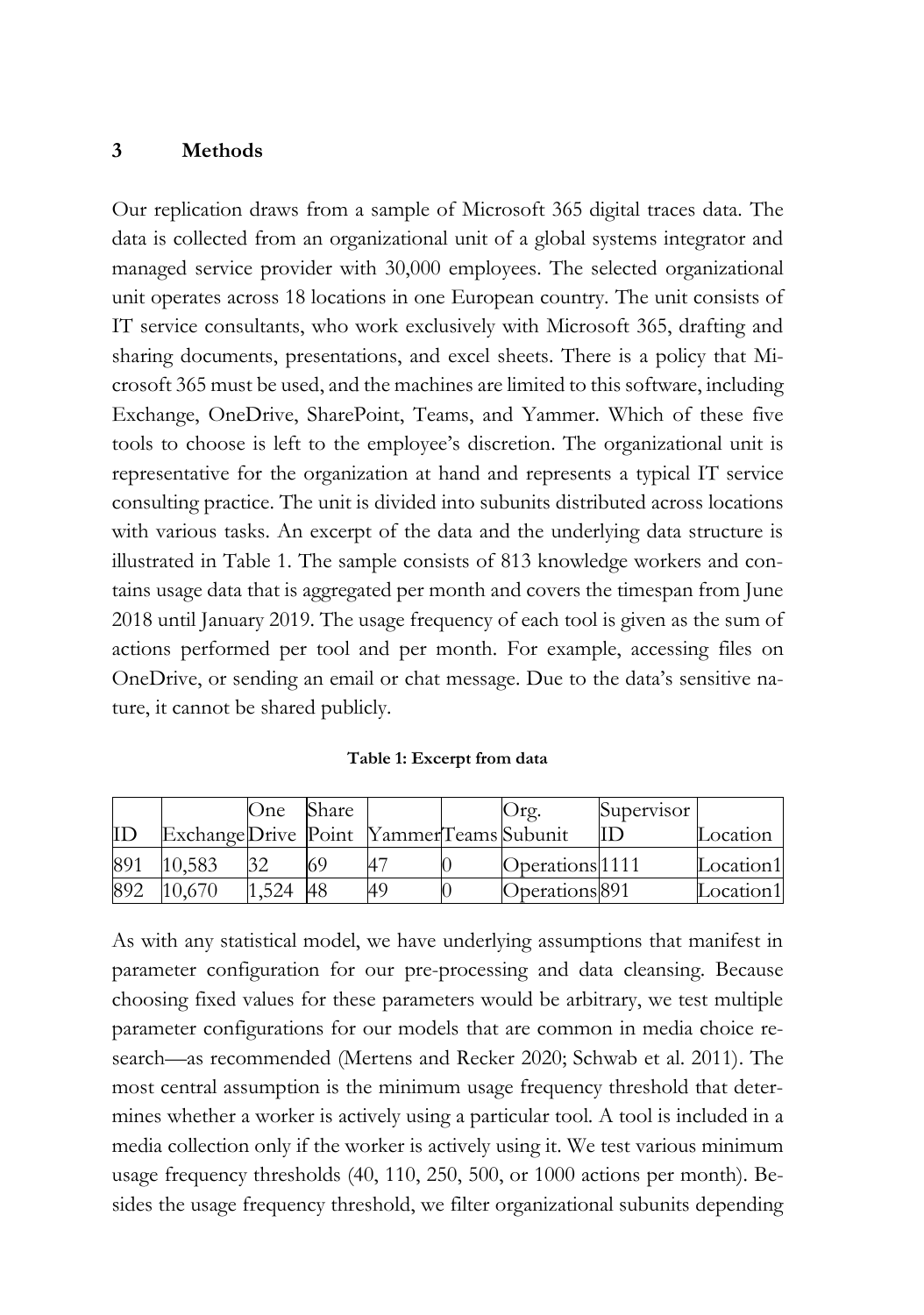on the minimum number of members constituting an organizational subunit. We test the values 0, 5, 10 for minimum unit members. Two data sources for the assigned subunit of each employee were available: active directory, which was entered by human resources, and Microsoft Teams data, which was entered by the employees themselves. Both sources were available in two versions leading to four different configuration parameters. In our subsequent analyses, we test all parameter combinations (5 usage thresholds \* 3 minimum members thresholds  $*$  4 subunits  $=$  60 configurations) and report the mean and box plots for the calculated test statistics. All parameter configurations led to similar results.

We use Ward's hierarchical clustering (minimum within-cluster variance criterion) to identify relevant media collections in use (Murtagh and Legendre 2014; Ward 1963). The cluster analysis is based on a table with binary values that indicate for each tool whether an employee is an active user or not (active=1; not active=0). As stated above, the cluster analysis is repeated for the 60 different parameter combinations. As hierarchical clustering requires choosing a fixed number of clusters a priori, we determine the number of clusters by the differences of average within-cluster homogeneity (Thorndike 1953)—commonly referred to as the "elbow method". We identify the frequently used media collections by visually inspecting the dendrograms, elbow plots, and histograms (Figures 2a,b,c in appendix). The resulting media collections are mutually exclusive. We determine the primary communication purpose of a media collection through its included tools. Based on the majority of purposes of the included tools in the media collection, we derive the purpose of the media collection itself (Lee et al. 2007). Based on Schwade and Schubert (2017), we consider Exchange, OneDrive and SharePoint as information sharing tools, whereas Yammer and Teams are relationship development tools.

For replicating the hypotheses, we operationalize the coworkers' influence through the assigned organizational subunit of the worker. The media collections are given as distinct sets of tools. The supervisor is the direct manager, to who the employee reports, and the physical location is the assigned city and street address. All variables are given as nominal IDs. Because all variables are of nominal scale and the factor levels reach up to 119, an unordered multinomial regression would show different factor loadings for each instance and not yield helpful results (McElreath 2020). For example, it would show the results for 119 managers instead of the general influence of the supervisor. Rather, we show the association between the factor variables and test the stochastic independence using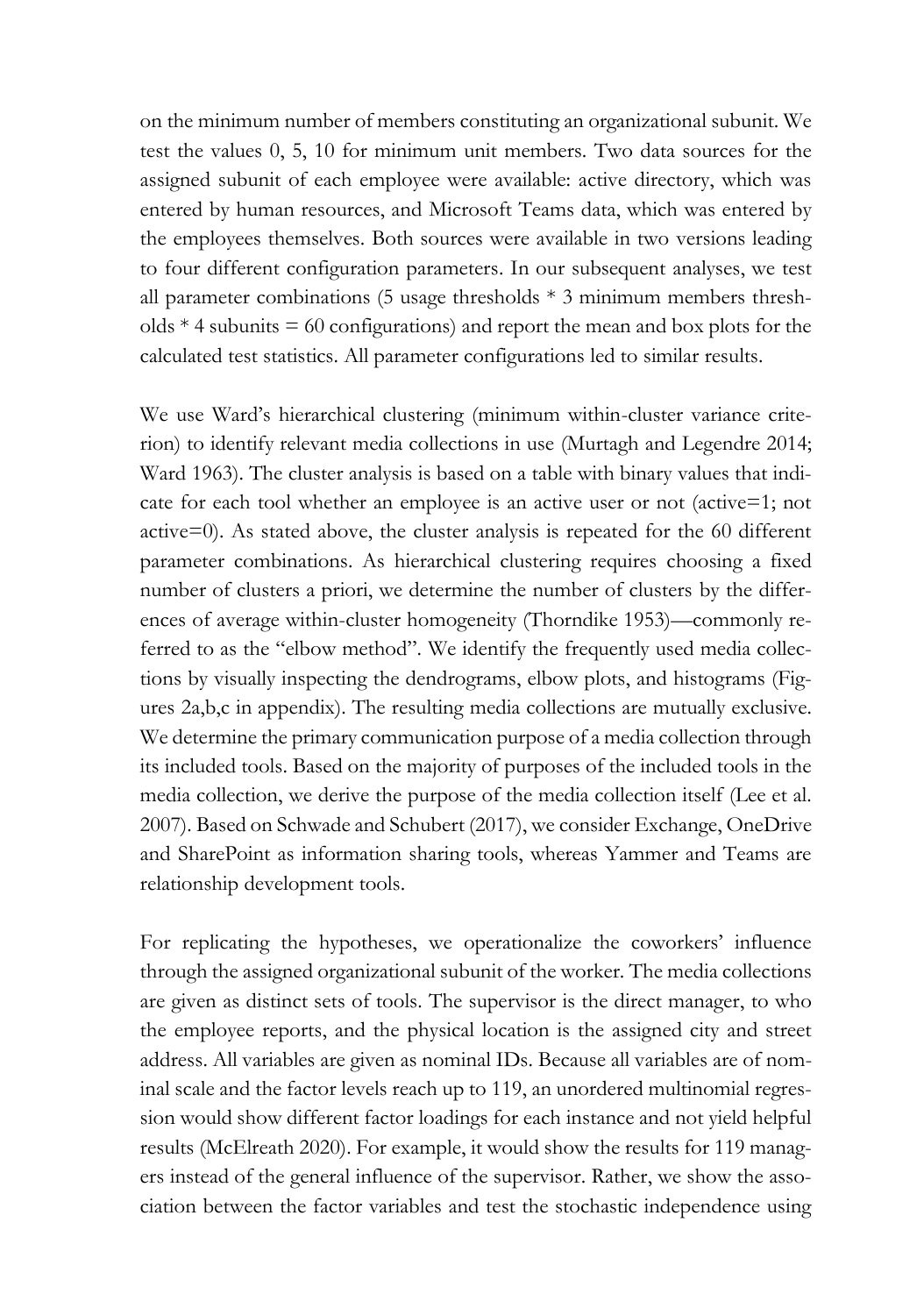Pearson's chi-squared test and Fisher's exact test (with Monte Carlo simulations for the p-values based on Patefield (1981)). Accordingly, posthoc correlation analysis to estimate the effect size is performed with Cramer's V, suited for nominal measurements (Cramér 1946; Sheskin 2000). Our interpretation of effect sizes follows Cohen's remarks on cross-tabulation (Cohen 1988, p. 224; cited via Ellis 2010, p. 41).

## **4 Results**

Exchange is the tool used by all workers in the sample. The median count of actions performed in Exchange over the eight months is 12,363. The next most used tools are SharePoint, OneDrive, and Yammer with median activity between 113 and 263. Teams is not in use by most workers (see Table 2).

| <b>Descriptive Statistics</b> |         | <b>Factor Levels</b> |            |                               |       |                      |           |
|-------------------------------|---------|----------------------|------------|-------------------------------|-------|----------------------|-----------|
| Tool/Statistic N              |         |                      |            | Mean St.Dev. Min. Median Max. |       | Variable             | Levels    |
| Exchange                      | 813     | 16,049               | 14,635 495 | 12,363                        |       | 128,878Employee      | $N = 813$ |
| OneDrive                      |         | 813 5,627            | 33,116 0   | 114                           |       | 707,030 Org. Subunit | $N=10$    |
| SharePoint                    | 813 808 |                      | 1,852      | 263                           |       | 19,636 Supervisor    | $N=119$   |
| Yammer                        | 813 454 |                      | 794        | 113                           | 6,155 | Location             | $N=18$    |
| Teams                         | 813     | 19                   | 183        |                               | 4,987 | MediaCollectionN=8   |           |

**Table 2: Descriptive Statistics**

From Figures 2a-c (appendix), we identify eight clusters because the difference in average within-cluster homogeneity converges to zero after eight clusters. Looking at the eighth cluster in the dendrograms, we merged further "potential" clusters into a media collection called "Others" because these clusters had adoption rates close to zero. The elbow plot and dendrogram are consistent across all 60 configurations.

Table 3 depicts the identified media collections. The importance of Exchange is emphasized as 262 out of 813 workers use only Exchange. It is part of every frequently used media collection that we identified. Besides Exchange, Share-Point is another popular tool in the media landscape and part of four media collections. Another observation is the recurring absence of Microsoft Teams, which is not extensively used, and, thus, not part of the media collections, except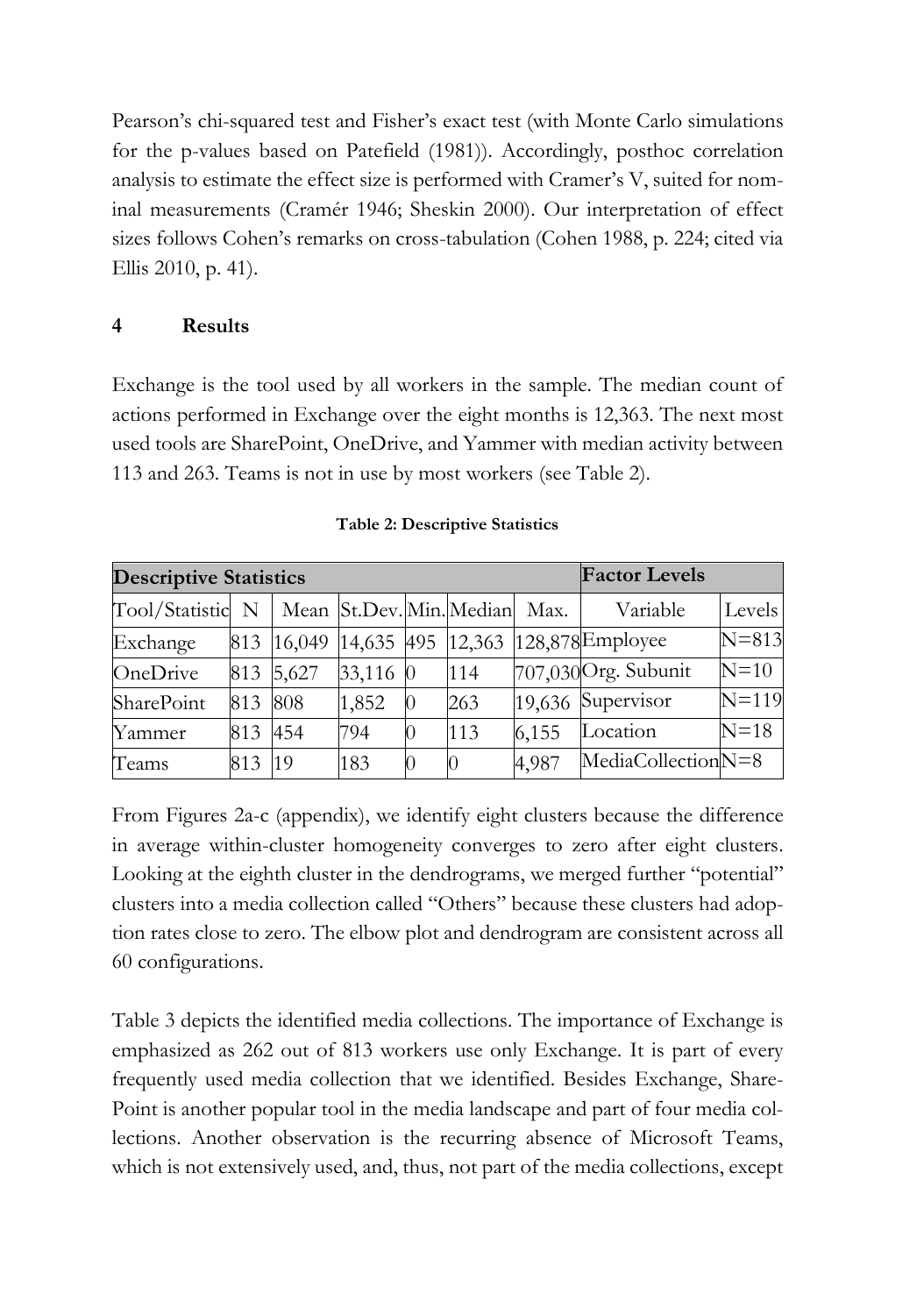for the "All" collection. Table 3 shows three media collections with an information-sharing focus, three collections with both information sharing and relationship development focus, but no media collection with only a relationship development focus.

| <b>Media Collection</b> | Purpose     | <b>N</b> Mean   |                    |    | St.Dev.Min.MedianMax. |     |
|-------------------------|-------------|-----------------|--------------------|----|-----------------------|-----|
|                         | Information |                 |                    |    |                       |     |
| Exchange                | Sharing     |                 | 60268.517154.50064 |    | 262                   | 498 |
|                         | Information |                 |                    |    |                       |     |
| Exchange, OneDrive      | Sharing     | 6091.050 53.181 |                    | 13 | 106                   | 148 |
|                         | Information |                 |                    |    |                       |     |
| Exchange, SharePoint    | Sharing     | 6086.733 37.136 |                    | 33 | 96                    | 134 |
| Exchange, SharePoint,   | Information |                 |                    |    |                       |     |
| OneDrive                | Sharing     | 6075.567 27.111 |                    | 31 | 88                    | 106 |
| Exchange, SharePoint,   | Both        |                 |                    |    |                       |     |
| OneDrive, Yammer        |             |                 | 60121.917108.2236  |    | 87                    | 316 |
| Exchange, SharePoint,   | Both        |                 |                    |    |                       |     |
| Yammer                  |             | 6058.617 42.346 |                    | 6  | 46                    | 116 |
| All                     | Both        | 4818.167 15.833 |                    | 3  | 12                    | 46  |
| Others                  |             | 6075.400        | 23.290             | 35 | 76                    | 108 |

**Table 3: Media collections with average active users of each collection.**

Figure 1 and Table 4 show the estimated correlations. The results show a high correlation between the supervisor and the choice of media collection, but only a small correlation between the supervisor's own choice of media collection and the worker's choice (cf. Cohen 1988; Ellis 2010). Consequently, the hypothesis on the supervisor's social influence holds (H1a), whereas its particularization in the imitation hypothesis (H1b) does not hold.

| Covariate N Mean St. Dev. Min. Median Max. |               |             |                  |                 |
|--------------------------------------------|---------------|-------------|------------------|-----------------|
| Supervisor 600.467 0.019                   |               | 0.430 0.476 | $0.490 \pm 0.00$ |                 |
| Supervisor                                 |               |             |                  | $\frac{3}{2}$ . |
| Collection 600.151 0.016                   |               | 0.1270.154  | 0.184            |                 |
| Subunit                                    | 600.1830.047  | 0.1290.173  | 0.311            |                 |
| Location                                   | 600.164 0.021 | 0.1420.156  | 0.205            |                 |



**Table 4: Cramer's V correlations Figure 1: Cramer's V correlations.**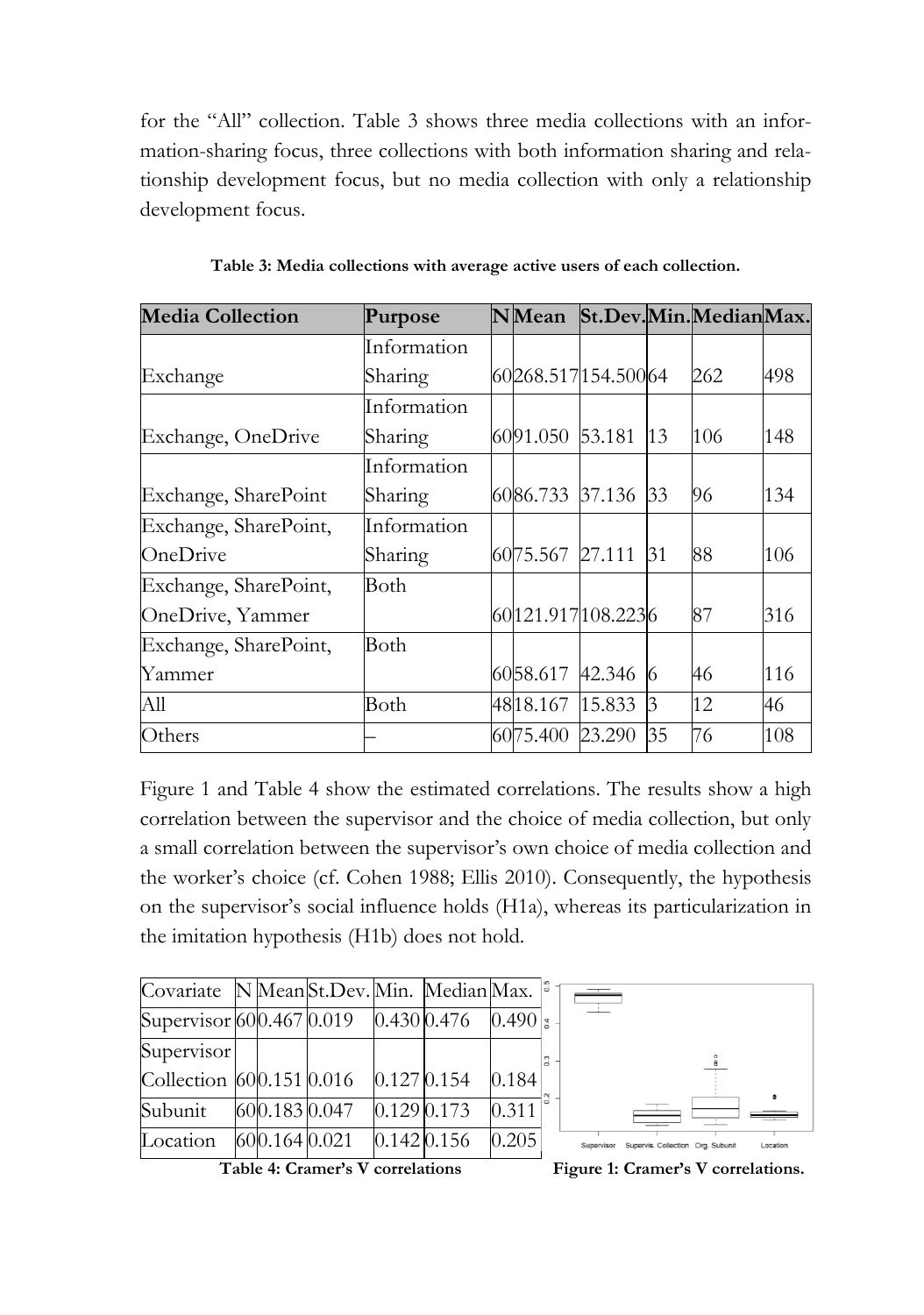As coworkers and physical location show a small correlation with the media collection choice, which is lower than the minimum effect size of interest, the hypothesis about the coworkers' social influence does not hold (H2), whereas the negligible association with the physical location does hold (H3). None of the covariate pairs is independent across the tested parameter combinations according to Pearson's Chi-Squared test and Fisher's exact test. In other words, all correlations are statistically significant.

#### **5 Discussion, Implications, Limitations, Future Work**

Our results show that Exchange is prevalent in all media collections, supporting Watson-Manheim and Bélanger (2007), who show that email is the most frequently used media tool and is relevant for all communication purposes. We find superior use of the information sharing collections compared to the relationship development collections, corroborating Watson-Manheim and Bélanger (2007). Explicit relationship development in teams via digital tools is less common, requiring future research in subsequent studies. Lee et al. (2007) find that smaller media collections have more users than larger collections. We also find a tendency towards smaller media collections with "Only Exchange" having the highest active user rate, although the results are not as clear as in Lee et al. (2007). Despite a heterogeneous media landscape (i.e., many different tools being available), the identified media collections clearly show Exchange and SharePoint as the most frequently used tools. Small media collections being favoured implies that explicit management and coordination of media collection choice is not as critical as assumed because there seems to be little coordination overhead. Nevertheless, we only looked at Microsoft 365, and samples with a larger media landscape may yield varying results.

According to Treviño et al. (2000; Webster and Treviño 1995), the supervisors' media behaviours and attitudes influence the media choice of individual workers in distributed work settings through verbal statements as part of conversations, meetings, and collaborative work. The supervisors may also promote specific tools (Schmitz and Fulk 1991). Our results corroborate the association between the assigned supervisor and a worker's media choice. Yet, our results do not substantiate the hypothesis that workers may imitate the media choice of their supervisor for joint communication purposes (Fulk et al. 1990). The supervisor has different tasks than the subordinates and thus may require a different media collection. Except for the imitation aspect, our analysis is agnostic to the specific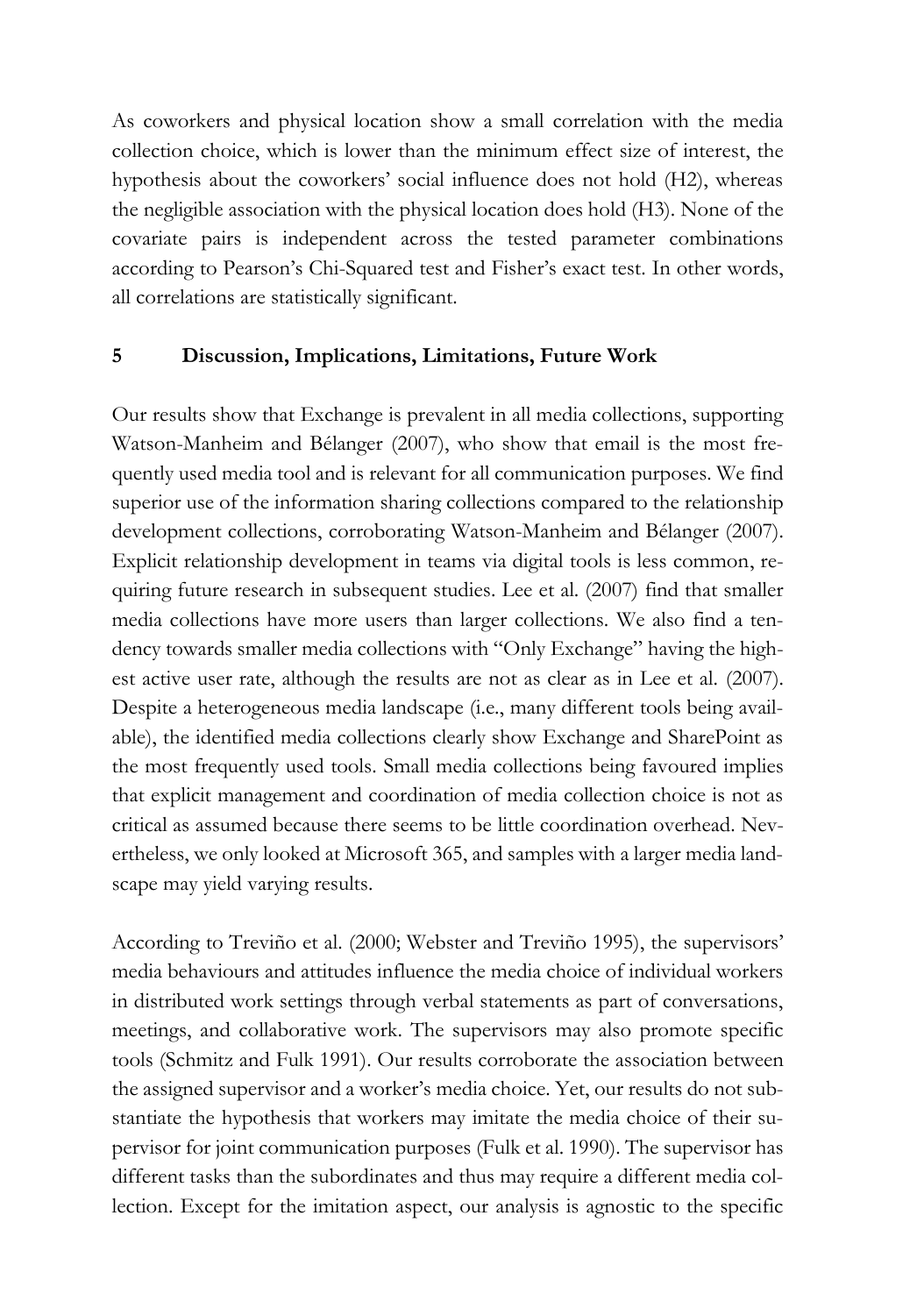behaviors of a supervisor that influence the subordinates' media choice. Coworkers establish norms and values surrounding media collections through routine and joint use of tools. They shape the perceived task characteristics and media richness, which Schmitz and Fulk (1991) find to influence the perceptions of appropriate media choice. Our data suggests that the coworkers do not have a clear association with the media choice of distributed workers. Perhaps, the perceived task characteristics and attitudes towards media appropriateness are not sufficiently homogenous within organizational subunits to paint a clear picture. Intra-job differences and a potential lack of widely shared norms on tool use between coworkers may lead to different media collection choices (Treviño et al. 2000). Multiple studies find a relationship between physical location and media choice (van den Hooff et al. 2005; Treviño et al. 2000; Webster and Treviño 1995). The physical location presents a constraint towards communication, as a high distance prevents face-to-face communication and encourages the use of digital tools. Our analysis shows that the hypothesis of a negligible effect between physical location and media choice holds. The physical location has little effect on media choice in the digital era, as opposed to established theory on media choice. Summarizing, our replication finds evidence in digital traces for the hypotheses that the supervisor has a strong effect and that physical location has a negligible effect on media choice.

Our analysis' limitations include a missing disentanglement of dyadic influences and shared norms on the perceptions of task and media appropriateness (e.g., Stephens and Davis 2009; Webster and Treviño 1995). We only correlate the nominal supervisor and the organizational subunit with the selected media collection. Our results suggest that the influence of coworkers is not as homogenous as expected, i.e., not all coworkers share the same media collection. Potential causes may be a lack of shared norms on tool use or that our analysis misses intra-job differences in the same way as other studies do (e.g., Treviño et al. 2000). For an inquiry into the dyadic social influence of coworkers, digital traces from enterprise social networks may be a future research opportunity (Hüllmann and Kroll 2018). Our study provides a correlational view of the topic of media choice at a time before COVID-19. With the ongoing development of digital collaboration tools, the media landscape is under continuous change, and longitudinal research designs may further elucidate the phenomenon. Our study looks at an idiosyncratic sample that describes a distributed organizational unit from a global services provider. Although Watson-Manheim and Bélanger (2007) show that media collection types persist across two organizations, the identification of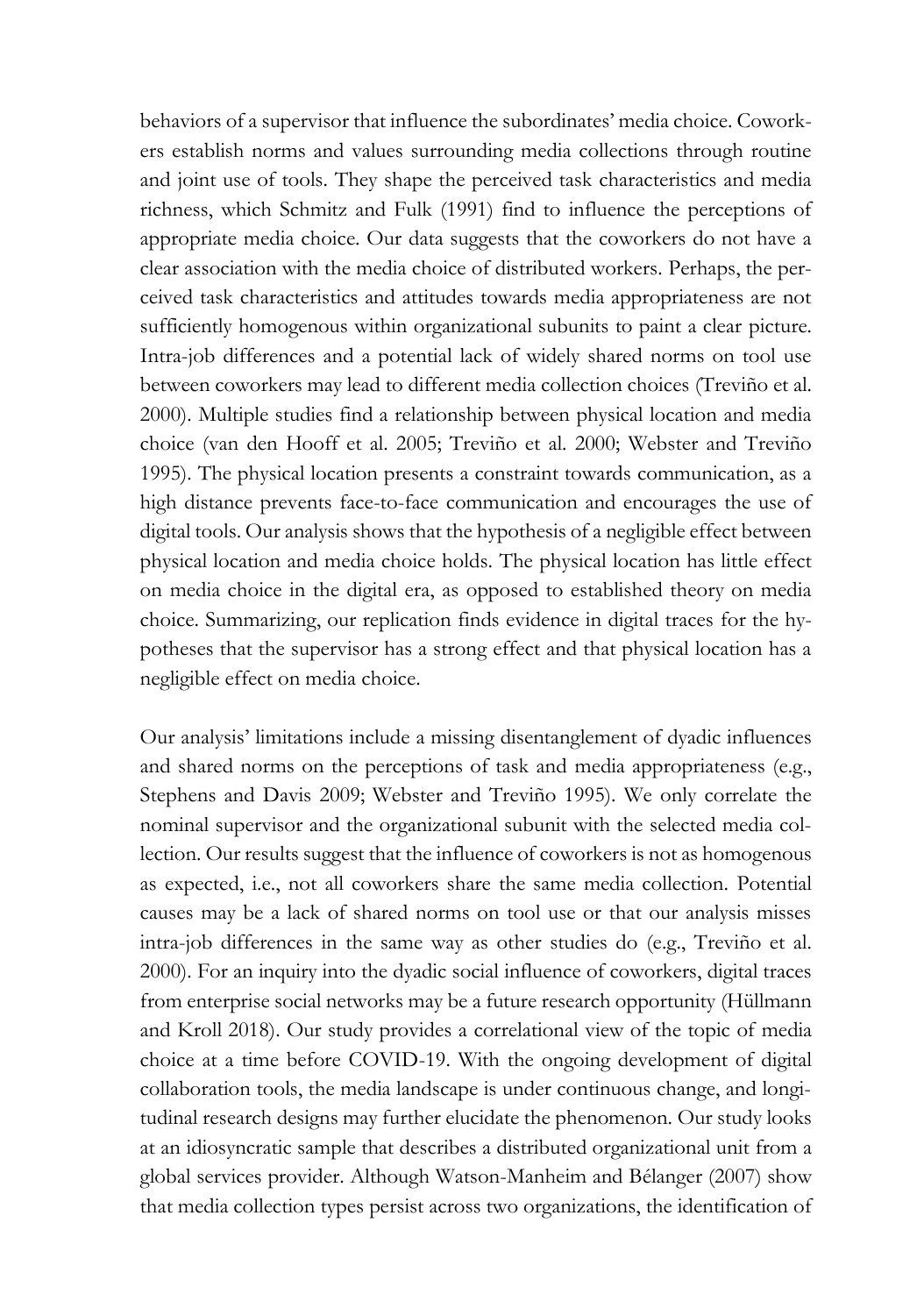media collections is specific to the task structures of the organization. Hence, we expect the nature of the task to influence a worker's choice of a media collection, and our results may not generalize to task structures other than IT service practice. Previous research theorizes other factors to be relevant for media choice that are unavailable in the digital traces of Microsoft 365. For example, individual roles, strategies, and experiences, as well as personal preferences, are theorized to affect media collection choice. Given limitations the available data, we only analyze the influence of supervisor, coworkers, and physical location. Future work can extend the granularity of the digital traces and complement the analysis with interviews or surveys for more insights. The organizational unit under study has an exclusive focus on Microsoft 365. Nevertheless, external communication and collaboration tools that are not part of the Microsoft 365 suite may be in use by the workers, although such tools are not approved by the organization ("Shadow IT"). These tools are out of the scope of this study and require further data collection. For providing recommendations and best practices on the explicit management and coordination of media use, follow-up research should link performance data to the identified media collections. Elucidating the link between media collections, media choice, and performance will expose levers for managerial interventions geared towards media synchronization and coordination. Since our approach is based on digital traces, caution is required because the analyzed activities in the data set do not necessarily consume the same amount of time, e.g., crafting an email may take longer than downloading a file.

In conclusion, we replicate established theory on media choice using the novel instrument of digital traces and bring the theory into the digital era. In the empirical setting of a global service provider, we identify the frequently used media collections and address the antecedents of media choice in distributed work settings based on analyzing a unique quantitative sample of digital traces. We contribute evidence to media choice research and replicate that information sharing is the primary purpose of media collections. Our analysis partially corroborates the existing theory on collective media choice, showing that the supervisor is associated with an individual worker's media choice, whereas the association with the physical location is negligible. Thus, managers should consider their influence on their employees' media choices. We show that digital traces are a well-suited instrument for conducting conceptual replication studies. Despite the limitations of our data, digital trace research shows prospects for subsequent inquiries and replications, further extending existing research.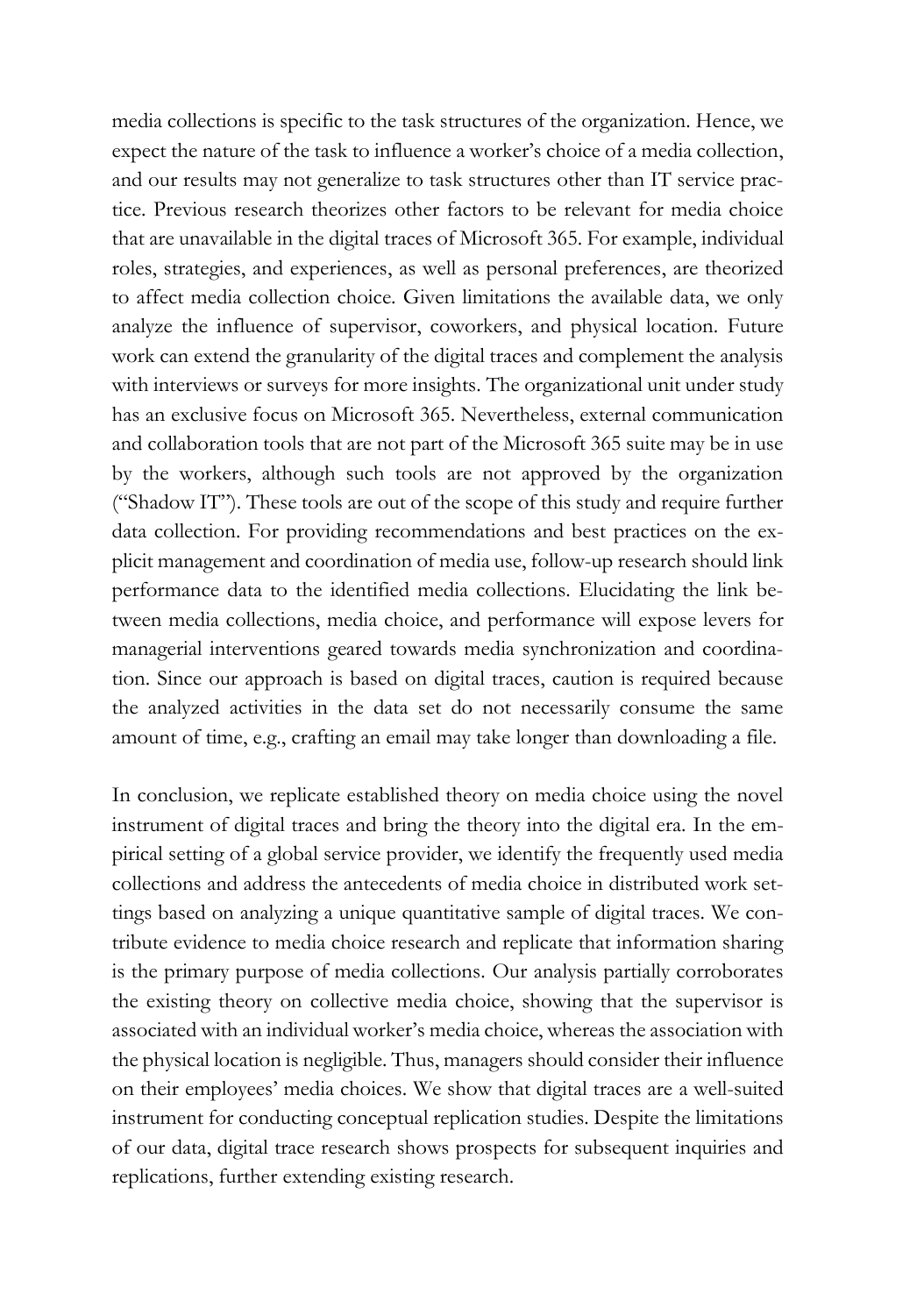#### **Acknowledgements**

We thank Caroline Methner, Julius Klein, Stefan Klein, four anonymous reviewers at CSCW 2021, and two reviewers at Bled 2022, who have all provided excellent input on earlier versions of this manuscript.

#### **References**

- Agarwal, R., and Dhar, V. 2014. "Editorial—Big Data, Data Science, and Analytics: The Opportunity and Challenge for IS Research," *Information Systems Research* (25:3), pp. 443–448.
- Bélanger, F., and Watson-Manheim, M. B. 2006. "Virtual Teams and Multiple Media: Structuring Media Use to Attain Strategic Goals," *Group Decision and Negotiation* (15:4), pp. 299–321.
- Chaffin, D., Heidl, R., Hollenbeck, J. R., Howe, M., Yu, A., Voorhees, C., and Calantone, R. 2017. "The Promise and Perils of Wearable Sensors in Organizational Research," *Organizational Research Methods* (20:1), pp. 3–31.
- Chudoba, K. M., Wynn, E., Lu, M., and Watson-Manheim, M. B. 2005. "How Virtual Are We? Measuring Virtuality and Understanding Its Impact in a Global Organization," *Information Systems Journal* (15:4), pp. 279–306.
- Cohen, J. 1988. *Statistical Power Analysis for the Behavioral Sciences*, (2nd ed.), New York, New York, USA: Lawrence Erlbaum Associates.
- Colquitt, J. A., and Ireland, R. D. 2009. "Taking the Mystery Out of AMJ 'S Reviewer Evaluation Form," *Academy of Management Journal* (52:2), pp. 224–228.
- Cramér, H. 1946. *Mathematical Methods of Statistics*, Princeton University Press.
- Dennis, A., and Valacich, J. 2014. "A Replication Manifesto," *AIS Transactions on Replication Research* (1:August 2014), pp. 1–4.
- Eden, D. 2002. "From the Editors: Replication, Meta-Analysis, Scientific Progress, and AMJ's Publication Policy," *The Academy of Management Journal* (45:5), pp. 841–846.
- Ellis, P. D. 2010. *The Essential Guide to Effect Sizes*, (1st ed.), Cambridge, UK: Cambridge University Press.
- Fouss, J. D., and Chang, K. H. 2000. "Classifying Groupware," in *Proceedings of the ACM Southeast Regional Conference*, pp. 117–124.
- Fulk, J. 1993. "Social Construction of Communication Technology," *Academy of Management Journal* (36:5), pp. 921–950.
- Fulk, J., Schmitz, J., and Steinfield, C. 1990. "A Social Influence Model of Technology Use," in *Organizations and Communication Technology*, J. Fulk and C. Steinfield (eds.), Newbury Park, California, USA: SAGE Publications Ltd, pp. 117–142.
- Gartner. 2019. "Gartner Says Worldwide Social Software and Collaboration Revenue to Nearly Double by 2023," *Press Release*. (https://www.gartner.com/en/newsroom/pressreleases/09-24-2019-gartner-says-worldwide-social-software-and-collaboration-revenue-tonearly-double-by-2023, accessed August 21, 2020).
- van den Hooff, B., Groot, J., and de Jonge, S. 2005. "Situational Influences on the Use of Communication Technologies: A Meta-Analysis and Exploratory Study," *Journal of Business Communication* (42:1), pp. 4–27.
- Hüllmann, J. A. 2019. "The Construction of Meaning through Digital Traces," in *Proceedings of the Pre-ICIS 2019, International Workshop on The Changing Nature of Work*.
- Hüllmann, J. A. 2021. *Smarter Work? Algorithmic Management in the Workplace Using Digital Traces*, University of Münster (PhD Thesis).
- Hüllmann, J. A., and Krebber, S. 2020. "Identifying Temporal Rhythms Using Email Traces," in *Proceedings of the America's Conference of Information Systems (AMCIS)*, Salt Lake City, Utah, USA.
- Hüllmann, J. A., and Kroll, T. 2018. "The Impact of User Behaviours on the Socialisation Process in Enterprise Social Networks," in *Proceedings of the Australasian Conference on Information Systems (ACIS)*, Sydney, Australia.
- Karr-Wisniewski, P., and Lu, Y. 2010. "When More Is Too Much: Operationalizing Technology Overload and Exploring Its Impact on Knowledge Worker Productivity," *Computers in*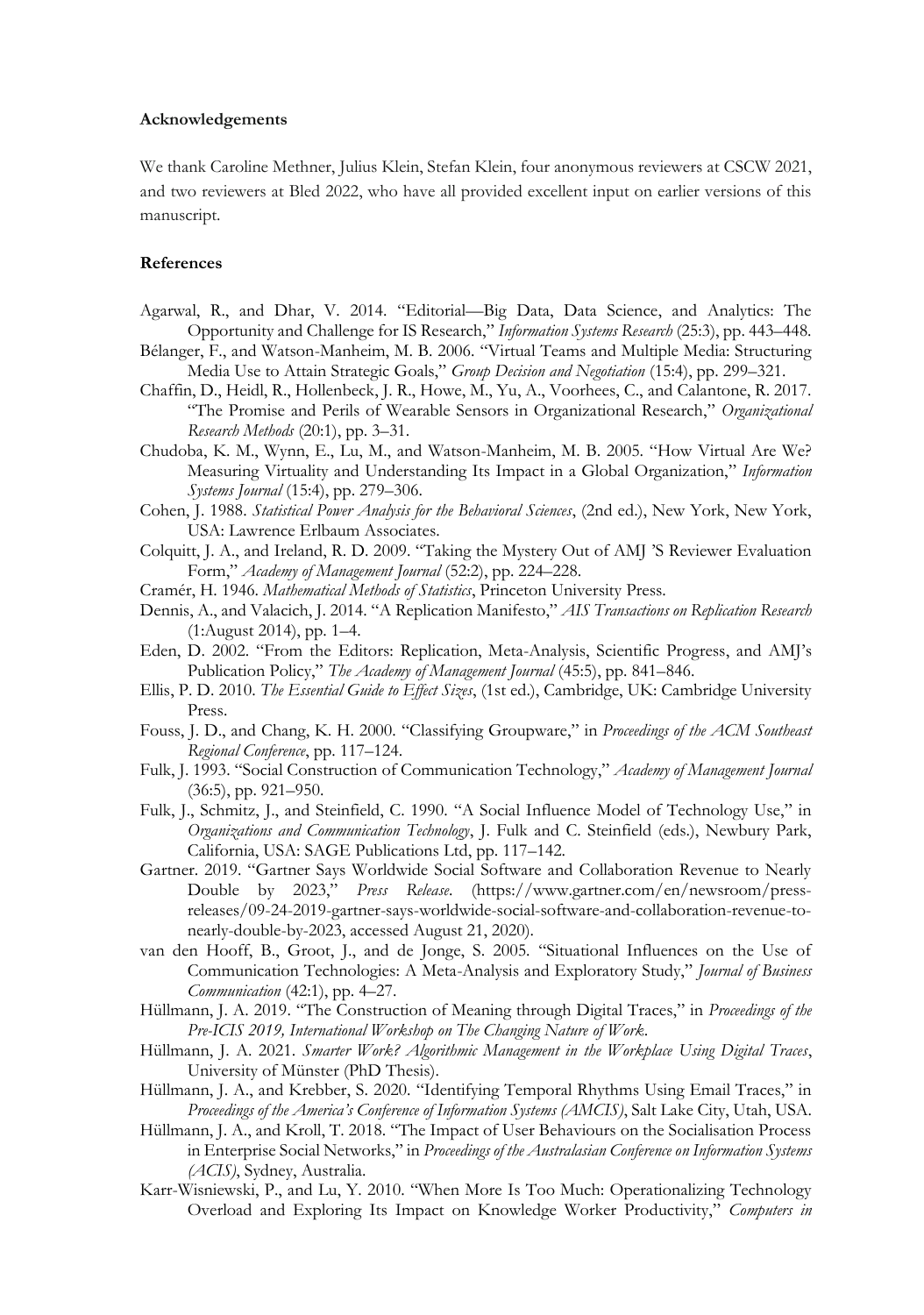*Human Behavior* (26:5), pp. 1061–1072.

- Lee, C. S., Watson-Manheim, M. B., and Ramaprasad, A. 2007. "Exploring the Relationship Between Communication Risk Perception and Communication Portfolio," *IEEE Transactions on Professional Communication* (50:2), pp. 130–146.
- Mattern, J., Lansmann, S., and Hüllmann, J. A. 2021. "It's Not That Bad! Perceived Stress of Knowledge Workers During Enforced Working From Home Due to COVID-19," in *Proceedings of the 16th International Conference on Wirtschaftsinformatik (WI)*.
- McElreath, R. 2020. *Statistical Rethinking: A Bayesian Course with Examples in R and Stan*, (2nd ed.), Boca Raton, Florida, USA: Chapman & Hall/CRC.
- Mertens, W., and Recker, J. 2020. "New Guidelines for Null Hypothesis Significance Testing in Hypothetico-Deductive IS Research," *Journal of the Association for Information Systems* (21:4), pp. 1072–1102.
- Murtagh, F., and Legendre, P. 2014. "Ward's Hierarchical Agglomerative Clustering Method: Which Algorithms Implement Ward's Criterion?," *Journal of Classification* (31:3), pp. 274–295.
- O'Leary, M. B., Wilson, J. M., and Metiu, A. 2014. "Beyond Being There: The Symbolic Role of Communication and Identification in Perceptions of Proximity to Geographically Dispersed Colleagues," *MIS Quarterly* (38:4), pp. 1219–1244.
- Patefield, W. M. 1981. "Algorithm AS 159 : An Efficient Method of Generating Random R × C Tables with Given Row and Column Totals," *Journal of the Royal Statistical Society. Applied Statistics* (30:1), pp. 91–97.
- Riemer, K. 2009. "E-Collaboration Systems: Identification of System Classes Using Cluster Analysis," *Interational Journal of E-Collaboration* (5:3), pp. 1–24.
- Riemer, K., Steinfield, C., and Vogel, D. 2009. "ECollaboration: On the Nature and Emergence of Communication and Collaboration Technologies," *Electronic Markets* (19:4), pp. 181–188.
- Saunders, C., Brown, S. A., Bygstad, B., Dennis, A. R., Ferran, C., Galletta, D., Liang, T.-P., Lowry, P. B., and Recker, J. 2017. "Goals, Values, and Expectations of the AIS Family of Journals," *Communications of the Association for Information Systems* (41), pp. 334–348.
- Scharkow, M. 2016. "The Accuracy of Self-Reported Internet Use—A Validation Study Using Client Log Data," *Communication Methods and Measures* (10:1), pp. 13–27.
- Schmitz, J., and Fulk, J. 1991. "Organizational Colleagues, Media Richness, and Electronic Mail," *Communication Research* (18:4), pp. 487–523.
- Schwab, A., Abrahamson, E., Starbuck, W. H., and Fidler, F. 2011. "PERSPECTIVE— Researchers Should Make Thoughtful Assessments Instead of Null-Hypothesis Significance Tests," *Organization Science* (22:4), pp. 1105–1120.
- Schwade, F., and Schubert, P. 2017. "Social Collaboration Analytics for Enterprise Collaboration Systems: Providing Business Intelligence on Collaboration Activities," in *Proceedings of the 50th Hawaii International Conference on System Sciences*, pp. 401–410.
- Sheskin, D. J. 2000. *Handbook of Parametric and Nonparametric Statistical Procedures*, (2nd ed.), Boca Raton, Florida, USA: Chapman & Hall/CRC.
- Statista. 2019. "Collaboration Software Market Revenues from 2015 to 2023." (https://www.statista.com/statistics/590412/worldwide-collaboration-software-market/, accessed August 18, 2020).
- Stephens, K. K. 2007. "The Successive Use of Information and Communication Technologies at Work," *Communication Theory* (17:4), pp. 486–507.
- Stephens, K. K., and Davis, J. 2009. "The Social Influences on Electronic Multitasking in Organizational Meetings," *Management Communication Quarterly* (23:1), pp. 63–83.
- Thorndike, R. L. 1953. "Who Belongs in the Family?," *Psychometrika* (18:4), pp. 267–276.
- Treviño, L. K., Webster, J., and Stein, E. W. 2000. "Making Connections: Complementary Influences on Communication Media Choices, Attitudes, and Use," *Organization Science* (11:2), pp. 163–182.
- Tsang, E. W. K., and Kwan, K.-M. 1999. "Replication and Theory Development in Organizational Science: A Critical Realist Perspective," *Academy of Management Review* (24:4), pp. 759–781.
- Wageman, R., Gardner, H., and Mortensen, M. 2012. "The Changing Ecology of Teams: New Directions for Teams Research," *Journal of Organizational Behavior* (33:3), pp. 301–315.
- Ward, J. H. 1963. "Hierarchical Grouping to Optimize an Objective Function," *Journal of the American Statistical Association* (58:301), pp. 236–244.